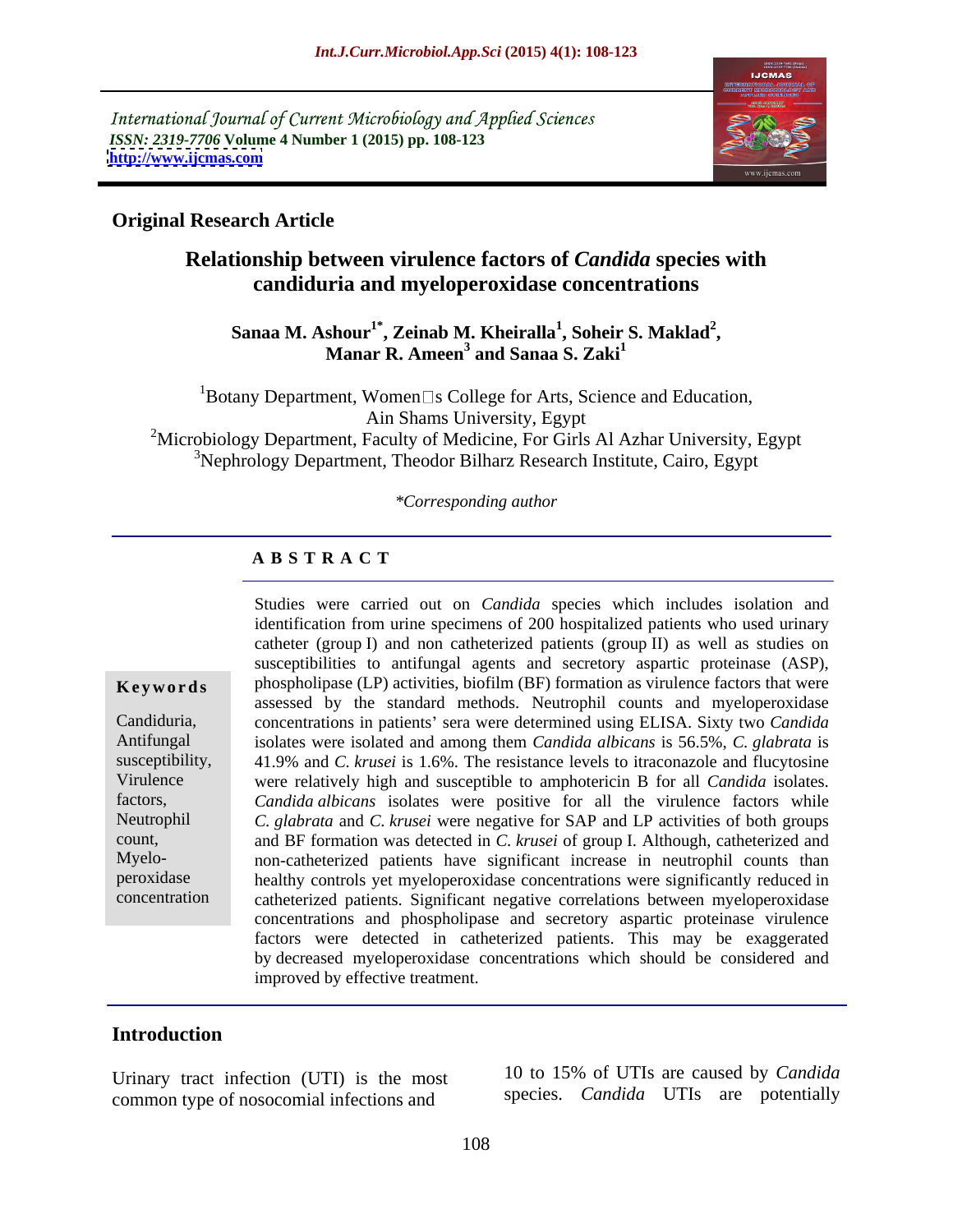serious with a reported mortality up to 61% antimicrobial agents (Mohandas and Ballal, (Agrawal *et al*., 2010). Yeasts are becoming important causes of morbidity and mortality may represent contamination, colonization can turn the harmless commensal of the urinary catheter or of the bladder. microorganism into a pathogen. The samples, followed by *C. glabrata* and

specific strategies that contribute in which requires appropriate aggressive pathogenesis and to cause different diseases ranging from mucocutaneous to systemic (Behiry *et al.*, 2010). infections. The virulence traits that are expressed by *Candida* species may vary Cell mediated immunity mediated by T cells depending on the type of infection, the site and stage of infection and the nature of the host responses (Mohandas and Ballal, 2011). considered the most important lines of

Direct host cell damage and lysis are the main mechanisms contributing to fungal tunction of circulating neutrophils in virulence. Secreted aspartic proteinases (SAPs) are principle among hydrolytic enzymes and degrade proteins related to infection, which may cause invasive structural and immunologic defences such as candidiasis, with a high mortality rate up to collagen, keratin, mucin, antibodies, complement and cytokines during tissue invasion (Borst and Fluit, 2003). microbial communities that are attached to  $\qquad$  process  $(Metzler et al., 2011).$ surfaces. Individual microorganisms in BF significantly less susceptible to hypochlorous acid and other highly reactive

antimicrobial agents (Mohandas and Ballal, 2011).

in many patients, because of alternations in The physiological condition of the host is the immune system and invasive hospital the main factor governing the etiology of procedures (White *et al.*, 1998). Candiduria candidiasis. Slight alterations in this status *Candida albicans* has been the most transition is attributed to the suitable common species isolated from urine predisposing conditions that occur in the *C. tropicalis* (Kauffman, 2005). indwelling catheter are susceptible to the *Candida albicans*, cause an increasing number of severe infections with high multidrug-resistant spp. in hospital setting. mortality rates (Hajjeh *et al.*, 2004). In Urinary catheterization may predispose to immunosuppressed patients, most pathogens candiduria with the absence or presence of including *Candida* species have developed underlying disease and high counts would an effective battery of virulence factors and represent the amount of yeasts in the bladder can turn the harmless commensal microorganism into a pathogen. The host (Bhat *et al.*, 2011). Individual requiring development of *Candida* associated UTIs especially by potentially pathogenic which requires appropriate aggressive treatment to improve the outcome (Behiry *et al.*, 2010).

> and immunity mediated by macrophages, neutrophils and natural killer cells are defence against candidiasis (Lopez-Ribot *et al.*, 2004). Neutropenia and/or decrease in function of circulating neutrophils immunocompromised hosts may be responsible for reduced resistance 90% even with maximal antifungal treatment (Nathan, 2006).

Phospholipases (PLs) enzymes are also Myeloperoxidase (MPO) is one of the most associated with adherence, penetration and abundant proteins in neutrophils that membrane damage of outer cell envelop of mediates efficient antimicrobial action and the host cells. Biofilms (BF) are structural participates in the early inflammatory are embedded within a matrix of often slimy chloride and other halide ions in the extracellular polymers. Crucially, they are presence of hydrogen peroxide to generate process (Metzler *et al.*, 2011). Myeloperoxidase catalyzes the oxidation of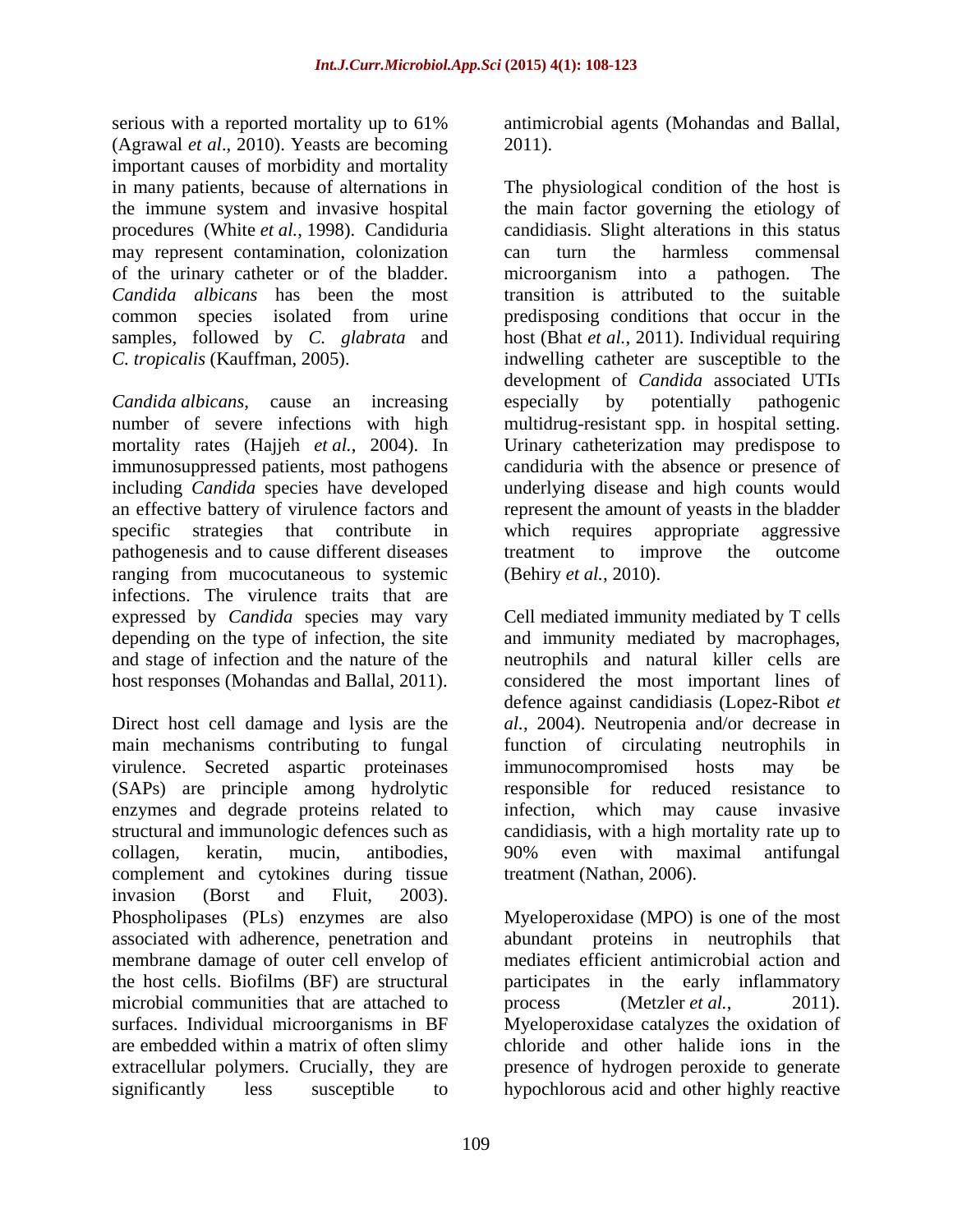products that mediate efficient antimicrobial their age ranged from 21 to 78 years) were action. Oxidative radical-forming included in this study to determine the mechanisms appear to damage fungi by normal levels of laboratory investigations. producing protein modifications, nucleic All patients or their legal guardians provided acid breaks and lipid peroxidations. Its written informed consent according to local measurement can be used as an index of institutional review board guidelines by neutrophil activation and function (Koziol- Theodor Bilharz Research Institute Hospital. Montewka *et al.*, 2006).

The objectives of this study were to investigate *Candida* species isolated from Urine specimens were collected as urine specimens of hospitalized patients used urinary catheter and do not use urinary of the catheter and processed for catheter, study their identification, the virulence factors (secretory aspartic proteinase, phospholipase, biofilm Specimens were cultured on Sabouraud's formation) of *Candida* species and Dextrose (SD) agar (Oxoid, UK) with antifungal susceptibility patterns. Neutrophil chloramphenicol and incubated at 37°C for counts and myeloperoxidase concentrations in sera of the patients was also studied to identify the appropriate management. candiduria. All the isolates were stored in

This study was done at nephrology department or in intensive care unit at Theodor Bilharz Research Institute Hospital, Egypt between June 2011 and April 2012 included 200 patients admitted with incubated for 24 to 48 hr at  $37^{\circ}$ C. suspected hospital acquired UTI. For patients with UTI, detailed history was estimated, including old age, gender, stayed in intensive care unit, use of indwelling Foley catheter, antibiotics, diabetes mellitus, hospitalization. The patients were grouped into 2 groups according to the presence or turquoise coloured colonies with flat, shiny, absence of urinary catheter: group I smooth morphology (fish eye) for absence of urinary catheter: group I, smooth morphology (fish eye) for included 62 patients with urinary catheter Candida glabrata and turquoise-blue included 62 patients with urinary catheter (29 were males and 33 were females, their age ranged from 30 to 80 years) and Group II, included 138 patients without urinary catheter (67 were males and 71 were 16 to 83 years). In addition to 19 healthy controls (group III) (6 males and 13 females;

### **Microbiological study**

**Materials and Methods** glycerol in a freezer at 80°C. *Candida* Urine specimens were collected as midstream morning sample or from the port of the catheter and processed for microbiological examinations, culture, identifications and antimicrobial sensitivity.<br>Specimens were cultured on Sabouraud's 24–48 hr. Growth concentration  $\geq 10^3$ 3 CFU/ml is considered significant for vial tubes containing SD broth plus 10% identification were done by Gram stain, subculture of the yeast isolates from SD agar for purity, and followed by inoculation on the chromogenic medium CHROMagar *Candida*, (BioRad France). Plates were incubated for 24 to 48 hr at 37°C.

renal impairment, haemodialysis and *Candida albicans,* intense turquoise mat females, their age ranged from done to confirm the Candida species Yeast were identified according to colour and morphological appearance of the colonies at 24 hr and 48 hr. Pink to purple coloured colonies indicating presence of convex colonies for *Candida tropicalis,* pale turquoise coloured colonies with flat, shiny, smooth morphology (fish eye) for *Candida glabrata* and turquoise-blue colonies with rough irregular outline for *Candida krusei.* Microscopy features on Cornmeal-Tween 80 agar (Oxoid, UK) slide culture and germ tube formation test were done to confirm the *Candida* species identification (Kurtzman and Fell, 1998)*.*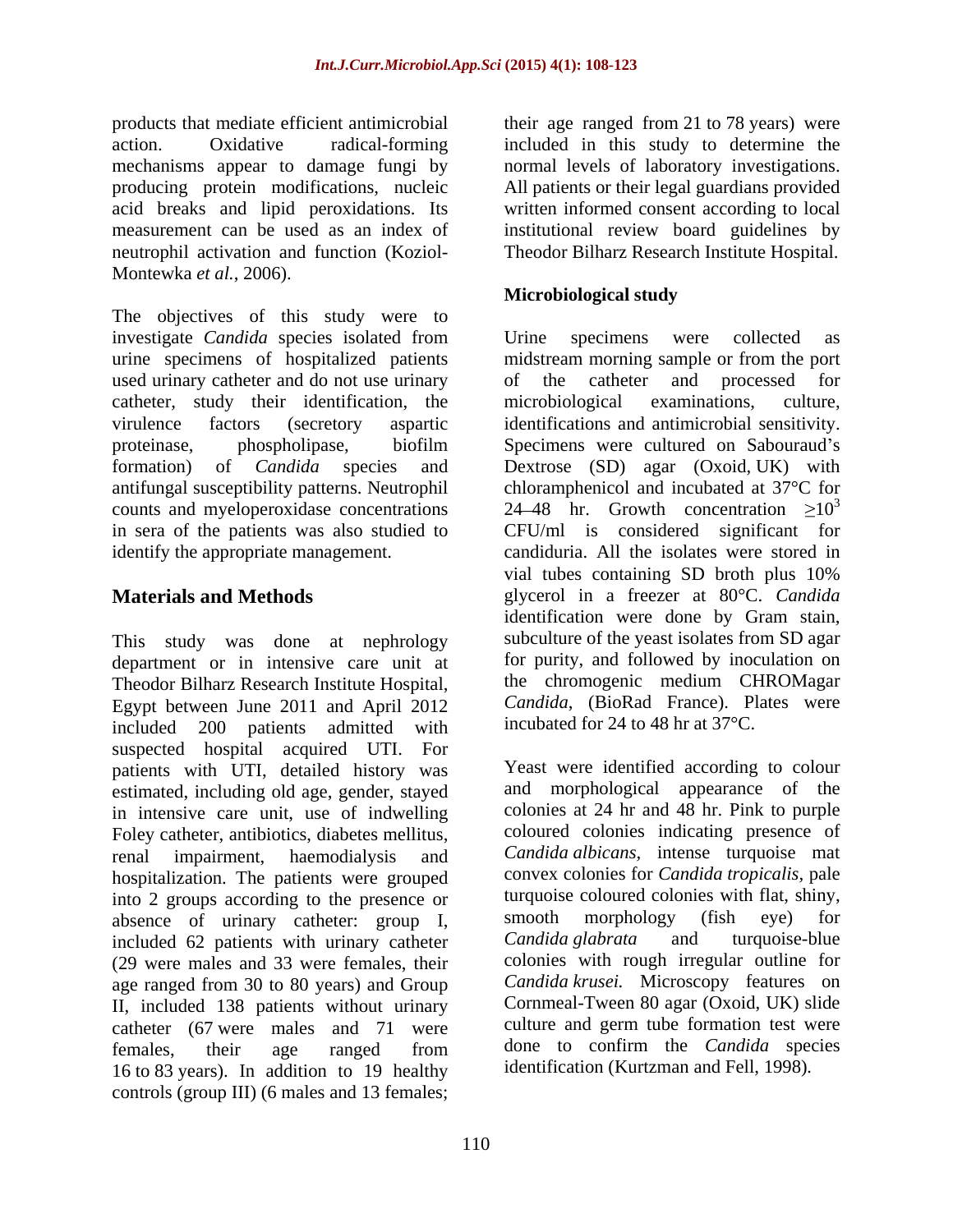### **Susceptibility test**

Reference antifungal susceptibility testing of Candida isolates were screened for all *Candida* isolates was performed using production of PL enzyme by measuring the the disk diffusion method, Mueller-Hinton size of the precipitation zone around the agar plate and opacity control 1 McFarland fungal growth on Sabouraud's egg yolk agar as described in Clinical Laboratory Standards Institute (CLSI, 2004; formerly NCCLS) document M44-A and the enzyme (Samaranayake *et al.*, 1984). manufacturer's instructions against 8 antifungal agents. After dilution of the **Biofilm formation:** Biofilm formation was initially prepared inoculums and inoculation were; amphotericin B (100 µg), flucytosine voriconazole  $(1 \mu g)$ . The interpretation

 $<$ 13 resistant), miconazole ( $\geq$  20-10 µg/ml, susceptible;  $\leq 10$  resistant), econazole ( $\geq 20$ -10  $\mu$ g/ml, susceptible; 19–12 10  $\mu$ g/ml, DD; 11 resistant), ketoconazole (>20 50 µg/ ml, susceptible; 20 10 10 µg/ml, **Neutrophil counting and measurement of** DD; <10 resistant). **IDD:**  $\leq$ 10 resistant).

# **Detection of virulence factors of** *Candida*

**Secretory aspartic proteinase activity test:** neutrophil count using Adx Micros production of SAP enzyme using bovine taking 3ml of venous blood for

*Candida* isolates were screened for  $(Oxoid)$ , which is considered as the "gold" standard" in detection of this extracellular enzyme (Samaranayake *et al.*, 1984)*.*

of  $1 \times 10^3$  yeast/ml on SD agar, plates were proposed by Shin *et al.* (2002), each incubated at 37°C for 24 hr. The growth *Candida* isolate that was grown for 24 hr at assessment is based on observation of 35°C on SD agar was suspended in 5 ml of inhibition zone. The antifungal included sterile saline, centrifuged and the pellet of (1 µg), econazole (10 µg), fluconazole in a turbidity corresponding to 1 McFarland. (25 µg), itraconazole (10 µg), ketoconazole One ml of the suspension was inoculated  $(50 \,\mu$ g), miconazole  $(10 \,\mu$ g) and into a polystyrene tube containing 9 ml of follow for flucytosine (>20 µg/ml, the culture broth was aspirated, the internal susceptible;  $19-12$   $\mu$ g/ml, DD;  $\leq 11$  wall of the tube was washed then stained resistant), fluconazole  $(\geq 19-25 \text{ µg/ml})$ , with 0.1% safranin dye (Oxford, India). The susceptible; 18–15 for 25  $\mu$ g/ml, DD;  $\leq$ 14 adherent slime layer of BF was visually resistant), itraconazole  $(\geq 23.10 \,\mu\text{g/ml})$ , examined and scored as described by susceptible; 22–14 for 10 µg/ml, DD; D'Antonio *et al.* (2002): (-): Negative; susceptible;  $19-12$  for  $10 \mu g/ml$ , DD; presence of biofilm at the bottom of the 11 resistant), voriconazole  $(\geq 17 \,\mu\text{g/ml})$ , tube.  $(++)$ : Moderate formation; presence of susceptible;  $16-14 \,\mu g/ml$ ,  $DD$ ;  $\leq 13$  biofilm at the bottom and the internal wall of resistant), amphotericin B  $(>10-100 \text{ µg/ml})$  the tube.  $(++)$ : Strong formation; presence Reference antifungel susceptibility usting of **Cassolinia** phospholipase activity test<br>
if Cassions was performed using probability desire accounts of the may<br>sugge by measured using the distribution results of the maximu **Biofilm formation:** Biofilm formation was carried out using the tube adherence method *Candida* cells was resuspended in SD broth SD broth. After incubation at 35°C for 24 hr no biofilm formation. (+): Weak formation; of biofilm at the bottom, on the internal wall and as a ring at the top of the tube.

# **myeloperoxidase concentration in serum**

**isolates** patients and healthy control on Ethylene *Candida* isolates were screened for 60 device (Horiba Medical, France), also serum albumin agar which is considered as determination of MPO concentration using the "gold standard" in detection of this Quantikine ELISA kit from R&D Systems, Two ml of venous blood were taken from all diamine tetra acetic acid (EDTA) for neutrophil count using Adx Micros taking 3ml of venous blood for Inc. USA. The manufacturer's instructions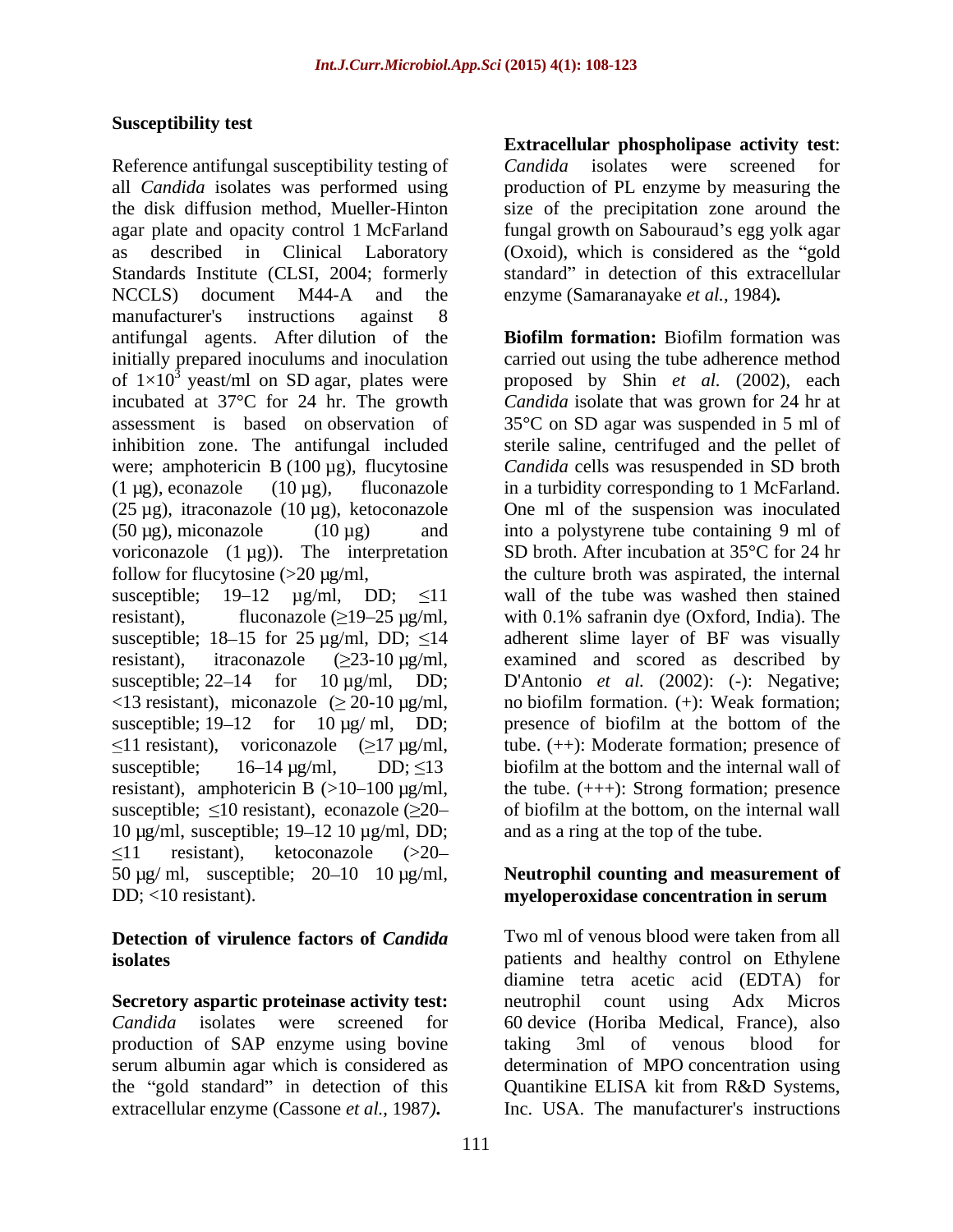Standards and samples are pipetted into the polyclonal antibody specific for MPO is of 47.6±19.8, hospitalization (90.9%) colour develops is proportional to the  $5.3\pm 2.3$ , renal impairment and step. The colour development is stopped and Significant differences were detected

### **Statistical analysis**

Data were analyzed by Microsoft Office to high significant candiduria. 2003 (excel) and Statistical Package for Social Science (SPSS) version 16. all *Candida* species was 39 (63%), it was Parametric data were expressed as significantly higher (P<0.001) than in non mean ± standard deviation and non catheterized patients 23 (16%) whereas one parametric data were expressed as number patient in group II was infected with and percentage of the total. Determining the C. albicans and C. glabrata. Of our extent that a single observed series of proportions differ from a theoretical or (56.5%) *C. albicans* which is the most expected distribution was done using the common species with significant candiduria Chi-square test. linear correlation coefficient followed by *C. glabrata* 26 **(**41.9%**)** then was used for correlation between two *C. krusei* 1 **(**1.6%**)**. In frequency of *Candida* quantitative variables in one group. P values were insignificant when  $>0.05$ , significant candiduria, the 35 isolates of C. albicans, when  $\leq 0.05$ , highly significant when  $\leq 0.01$  51.3% and 65.2% were found in group I and and Marked significant when P<0.001(Sokal group II respectively with a significant

Of the two hundred patients with suspected *Candida* UTI, 62 patients with urinary catheter (group I) and 138 patients without catheter (group II) were developed. The most common predisposing factors in group<br>
I were old age  $>40$  years (97.4%) with mean<br>
Susceptibility tests for flucytosine, I were old age  $>40$  years (97.4%) with mean

for ELISA procedure were followed. This  $\pm$  SD of 58.2 $\pm$ 9.4, ICU stay (89.7%) assay employs the quantitative sandwich duration of stay at ICU ranged from 1 to 13 enzyme immunoassay technique. days with mean  $\pm$  SD of 5.2 $\pm$ 3.2, antibiotic A monoclonal antibody specific for MPO use (79.5%) duration of antibiotic use has been pre-coated onto a microplate. ranged from 2 to 13 days with mean  $\pm$  SD of wells and any MPO present is bound by the sex (61.5%) while the most common immobilized antibody. After washing away predisposing factors in group II were age any unbound substances, an enzyme-linked  $>40$  years (59.1%) with mean  $\pm$  SD added to the wells. Following a wash to duration of hospitalization ranged from 1 to remove any unbound antibody-enzyme  $\qquad$  9 days with mean  $\pm$  SD of 3.7 $\pm$ 2.4, reagent, a substrate solution is added. The antibiotic use  $(59.1\%)$  with mean  $\pm$  SD of concentration of MPO bound in the initial haemodialysis (50%), female sex (90.9%). its intensity is measured using microplate between both groups in the frequency of all ELISA reader at wavelength of 450 nm. The predisposing factors for candiduria (P<0.01)  $5.9\pm3.1$ , renal impairment (25.6%), female of 47.6±19.8, hospitalization (90.9%)  $5.3 \pm 2.3$ , renal impairment and Significant differences were detected except for diabetes mellitus ( $p \Box 0.05$ ).

and Rohlf, 1995). difference between the two groups (P<0.05) **Results and Discussion** found in both groups in respect (p $\Box$ 0.05), Sixty two (31%) of the patients were proved to high significant candiduria. In catheterized patients, the isolation rate of *C. albicans* and *C. glabrata.* 62 *Candida* isolates identified were 35 species among patients groups candiduria, the 35 isolates of *C. albicans*, 51.3% and 65.2% were found in group I and while, 46.1% and 34.8% of *C. glabrata* were and only one (1.6%) isolate of *C. krusei* was isolated from a catheterized patient.

### **Antifungal susceptibility patterns of the isolated** *Candida* **species**

Susceptibility tests for flucytosine,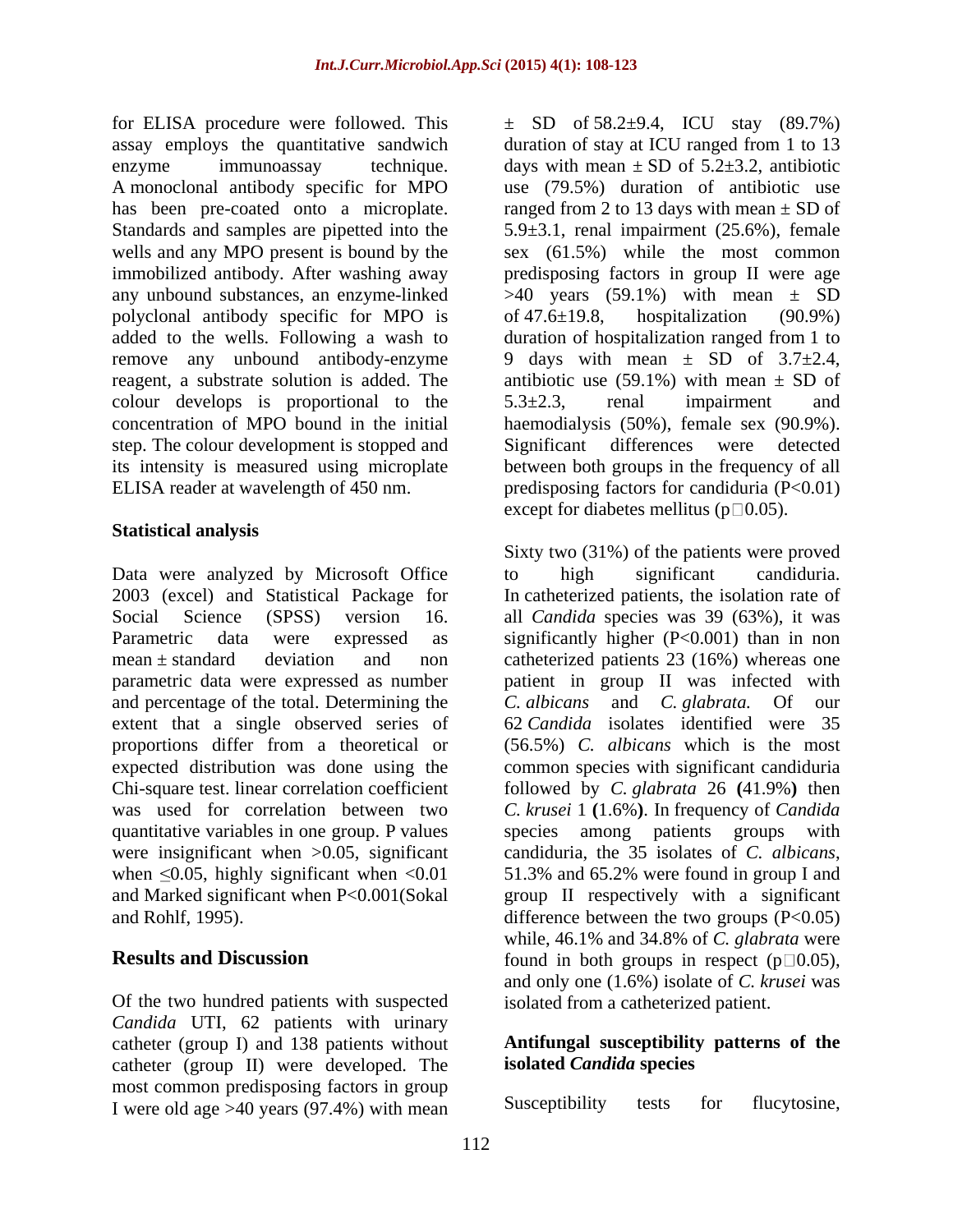fluconazole, itraconazole, miconazole, 4 (20%) of them were in group I and 5 voriconazole, amphotericin B, econazole (33.3%) were in group II with a significant and ketoconazole were performed on 62 isolates of *Candida* species. Among all evaluated isolates, *Candida albicans* isolates were resistant to itraconazole (71.4%), flucytosine (28.7%) and fluconazole (8.6%) while (100%), (42.3%) and (26.9%) of *C. glabrata* isolates were resistant to There was a highly significant increase in itraconazole, flucytosine and fluconazole neutrophil counts in catheterized patients as respectively. *C. krusei* isolate was resistant compared to non catheterized patients to itraconazole, flucytosine and fluconazole  $(P<0.01)$  and healthy controls  $(P_1<0.01)$ . (100%). All *Candida* isolates were Significant higher counts in group II was susceptible to amphotericin B, econazole, found as compared to group III ( $P_2 < 0.01$ ). ketoconazole and voriconazole while Significant higher concentrations of MPO in miconazole was effective against both patient groups than healthy controls *C. glabrata*, *C. krusei* and the majority (P<0.01) while significant lower MPO (62.8%) of *C. albicans* isolates (Table 1). concentrations in group I than group II Generally, high rates of resistance were observed with itraconazole and flucytosine.

### **Virulence factors of** *Candida* **species among patient groups** Correlation coefficient between MPO

for  $LP$  production, all of them were  $(P>0.05)$ . *C. albicans* while *C. glabrata* and *C. krusei* significant difference between the patient common nosocomial infection *Candida albicans*, 9 (25.7%) were positive;

difference between the patient groups (P<0.05) (Table 4).

### **Neutrophil counts and myeloperoxidase concentrations in the studied groups**

(P<0.01) (Table 5).

## **Correlation coefficient study**

Out of 62 *Candida* isolates, 32 (51.6%) were and SAP activity in catheterized and non positive for SAP production, all of them catheterized patients were studied. In were *C. albicans* while *C. glabrata* and catheterized patients, a positive correlation *C. krusei* isolates were negative for SAP was detected between MPO concentrations production. Out of 35 *Candida albicans*, 32 (ng/ml) and neutrophil counts (%) in group I (91.4%) were positive; 19 (95%) of them (P<0.01) (Fig. 1A)**.** Negative correlations were in group I and 13 (86.7%) were in were detected between MPO concentrations group II with a significant difference (ng/ml) and PL activity (P<0.01) (Fig. 1B) between the patient groups (P<0.05) and SAP activity (P<0.05) (Fig. 1C) in (Table 2). Also the results showed that 24 group I, while insignificant correlations (38.7%) of *Candida* isolates were positive were found in non catheterized patients Correlation coefficient between MPO concentrations and neutrophil counts, LP  $(P>0.05)$ .

isolates were negative for LP production. Recent studies highlight the changing Out of 35 *Candida albicans*, 24 (68.6%) epidemiology of candiduria in hospitalized were positive; 15 (75%) of them were in patients (Baysan *et al.*, 2012) and catheter group I and 9 (60%) were in group II with a associated urinary tract infection is the most groups (P<0.05) (Table 3). On the other (Behiry *et al.*, 2010). The current study hand 10 (16.1%) of *Candida* isolates were revealed that the prevalence of *Candida* UTI positive for BF formation; 5 (50%) in group is 62 isolates which isolated from 200 urine I and 5 (50%) in group II. Out of 35 specimens obtained from catheterized and common nosocomial infection non catheterized patients suspected to have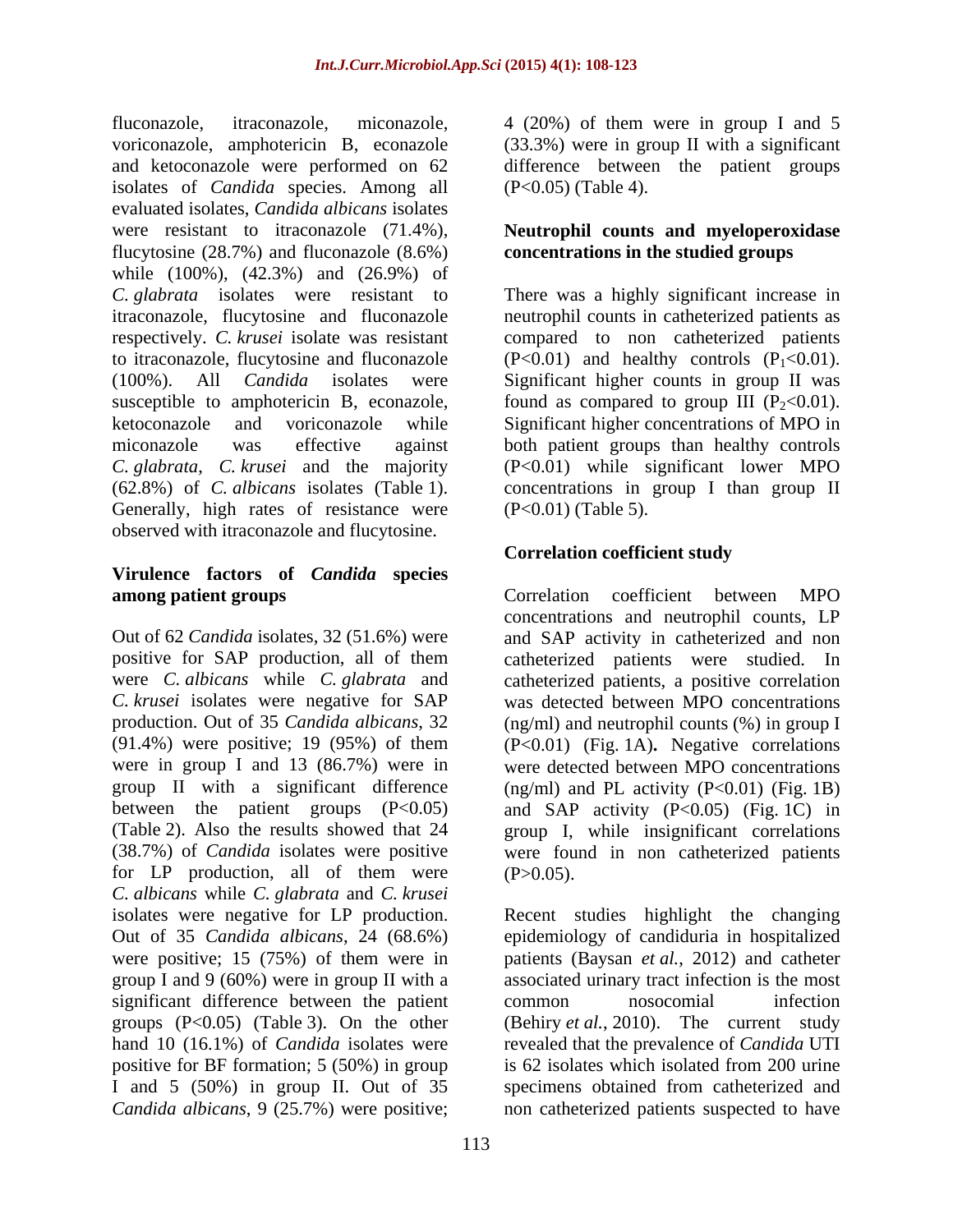UTI. The most common predisposing factors and Behiry et al. (2010) reported that 68% in catheterized patients were old age >40 and 50% respectively of patients with years, ICU stay, renal impairment, antibiotic candiduria had Foley catheter. An important use, female sex while the most common problem identified with this kind of predisposing factors in non-catheterized infection is the change in microbiological patients were old age >40 years, and antibiotic sensitivity pattern of the hospitalization, renal impairment, antibiotic pathogen and during catheterization process. use, female sex and haemodialysis, With the use of indwelling medical devices, da Silva *et al.* (2007) in Sao Paulo reported the same predisposing factors. Behiry *et al.* (2010) reported that the age of patients number of days during which the catheter with candiduria ranged from 28 to 84 years was present in the patient (Chen et al., and Jain *et al.* (2011) observed that 2008). nosocomial UTI in catheterized patients due to *Candida* species was more common (80%) in extremes of age. This could be due common species isolated in this study from to lowered host defence at extremes of age patients with candiduria; yet the *Candida*  (Passos *et al.*, 2005). Kauffman (2005) *non albicans* (*CNA*) species were found to explained the high incidence of candiduria be emerging in the UTI cases. *C. albicans*  in females than males because of shorter was found in 51.3% of catheterized patients urethra and frequent vulvo-vestibular and 65.2% in non-catheterized patients, colonization with *Candida*. The findings that the catheterized and non-catheterized of catheterized and non-catheterized patients patients were using antibiotics are in respectively and C. krusei in 1.6% of agreement with Chen *et al*. (2008) who found that 74.1% of the patients with candiduria were using broad spectrum antibiotics which play a critical role in the 20%. Recently, Behiry *et al.* (2010) found pathogenesis of candiduria by suppressing that 66% of the isolates were *CNA* compared susceptible endogenous bacterial flora in the to 34% of *C. albicans.* Similar findings were gastrointestinal and lower genital tracts. reported by Akortha *et al.* (2009) who found Antibiotic favours epithelial surface fungal that *C. albicans* and *C. glabrata* were the colonization with ready access to the urinary only species that were isolated in candiduria. tract especially in the presence of indwelling bladder catheter. It has been shown that recorded incidence of CNA was 42% which antibiotics impaired phagocytic activity and indicates that geographical and time antibody synthesis and consequently decreased the resistance of the host against Moreover, our findings that *C. krusei* is the

The findings that the frequency of *Candida* et al. (2008) who reported that in higher than in non-catheterized patients (16%) is going with the concept that catheterization predisposes to *Candida* The findings that mostof *C. Candida* have

and Behiry *et al.* (2010) reported that 68% *Candida* infections are on the rise. The infection rate is directly proportional the was present in the patient (Chen *et al.*, 2008).

candidal invasion. least species that are isolated from patients species among catheterized catheterized patients with candiduria, patients was 63% which is significantly *C. krusei* remains a relatively uncommon Although, *C. albicans* was *C. glabrata* were found in 46.1% and 34.8% respectively and *C. krusei* in 1.6% of catheterized patients. Pakshir *et al.* (2004) found that *C. albicans* accounts for 50-70% of all candiduria followed by *C. glabrata* Bishop *et al.* (2008) revealed that the recorded incidence of *CNA* was 42% which associated variations are highlighted. with candiduria is similar to that of Pfaller *et al.* (2008) who reported that in catheterized patients with candiduria, clinical isolate throughout the world.

infection. Similarly, Rajeswari *et al*. (2012) high rates of resistance to itraconazole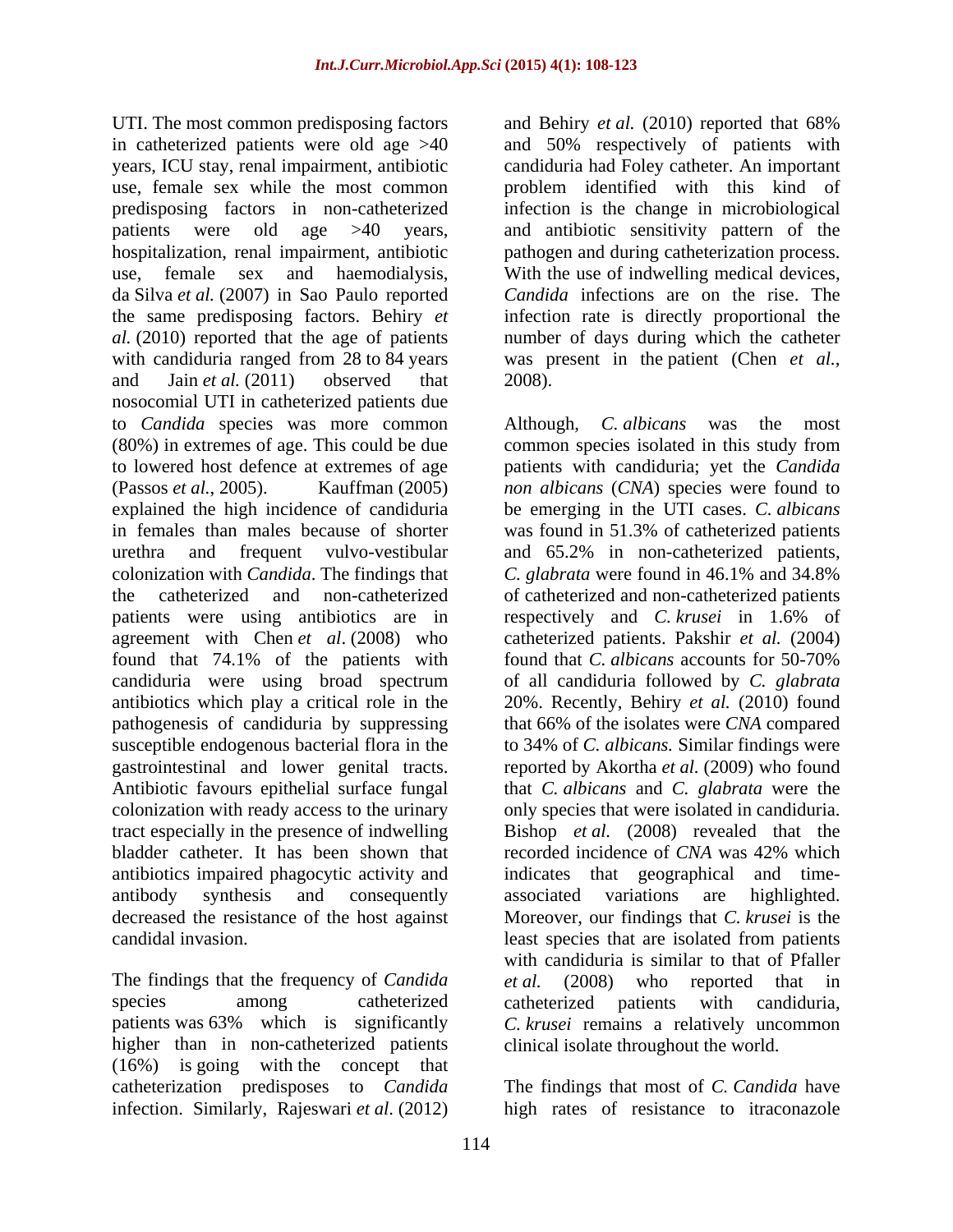and all *CNA* species have high rates of The predisposition to candiduria is resistance to itraconazole, flucytosine and fluconazole. Resistance to fluconazole and pathogen virulence and host factors. resistant to fluconazole. The percentage of virulence traits (Rozell *et al.*, 2006). resistance rates were observed in 25.7% of C. albicans, 20% and 33.3% of itraconazole (88%); this resistance to resistance to flucytosine, so it is rarely results with *C. krusie* and *C. tropicalis al.*, 2010). The reported that CNA spp. particularly

who found that all 40 *Candida* isolates were adherence to surfaces like catheters. susceptible to amphotericin B. Nevertheless, However, about 100% of the biofilm in clinical practice amphotericin B should be forming isolates were sensitive administered with caution, and it is only recommended for cases that are resistant to betoconazole while miconazole was

itraconazole was observed relatively high, *Candida* is a part of the microflora of mainly in isolates of *C. glabrata*, healthy individuals. The capacity to shift *C. tropicalis* and *C. albicans* (Bruder- from a commensal to pathogenic state Nascimento *et al.*, 2010) while Baysan *et al.* requires a coordinated metabolic response (2012) revealed that *C. krusei*is intrinsically that induces the expression of specific isolates resistant to fluconazole was smaller The present study has shown that BF, PL than to itraconazole (Laverdiere *et al.*, and SAP production are involved in 2007). As expected, high secondary virulence. Biofilm formation was detected in *C. glabrata* to fluconazole (68%) and them were in catheterized patients and non multiple azoles has been explained by an of *C. krusei* isolates in catheterized patients, upreglutation of CDR genes that encode the while all *C. glabrata* isolates were negative. CDR efflux pumps (Pfaller and Diekema, These results are in agreement with that of 2007). Fungi and yeasts frequently develop Omar *et al.* (2008) who found that BF was administered by itself. *Candida glabrata* species from patients with candiduria and strain resistant to itraconazole was recovered that BF was significantly higher in *C. krusei* in Brazilian tertiary care hospital and similar (81.8%) and *C. tropicalis* (63.6%) than isolates were reported in Greece (Behiry *et*  (11.1%). Previously, Basu *et al.* (2003) The findings that all 62 *Candida* isolates amounts of BF but not *C.glabrata*. Biofilm were susceptible to amphotericin B, with formation varies greatly among clinical similar result reported in Behiry *et al.* (2010) isolates of *Candida* strains and promotes other drugs, due to the risk of toxicity effective against all *C. krusei, C. glabrata*  (White *et al.*, 1998). (31.4%) and the majority (62.8%) of Moreover, 40% *C. albicans*, 62.8% demonstrated that one of the best known *C. glabrata* and 100% *C. krusei* in this study distinguishing characteristics of biofilm is were susceptible to voriconazole with the development of antimicrobial resistance similar result reported in Baysan *et al.* that can be up to 1,000-fold greater than that (2012) who found that all *Candida* species of planktonic cells. These data support the were susceptible to voriconazole except one strategy to treat candiduric patients with *C. glabrata* strain which was intermediate brief courses of intravenous amphotericin B susceptible. or other azoles as econazole, ketoconazoleThe predisposition to candiduria is multifactor and is attributed to both pathogen virulence and host factors. virulence traits (Rozell *et al.*, 2006). 25.7% of *C. albicans*, 20% and 33.3% of catheterized patients respectively and 100% detected in (39.3%) of the isolated *Candida C. albicans* (28.6%) and *C. glabrata* reported that *CNA* spp. particularly *C. tropicalis* can produce significant adherence to surfaces like However, about 100% of the biofilm forming isolates were sensitive to amphotericin B, econazole and ketoconazole while miconazole was *C. albicans* isolates. Andes *et al.* (2004)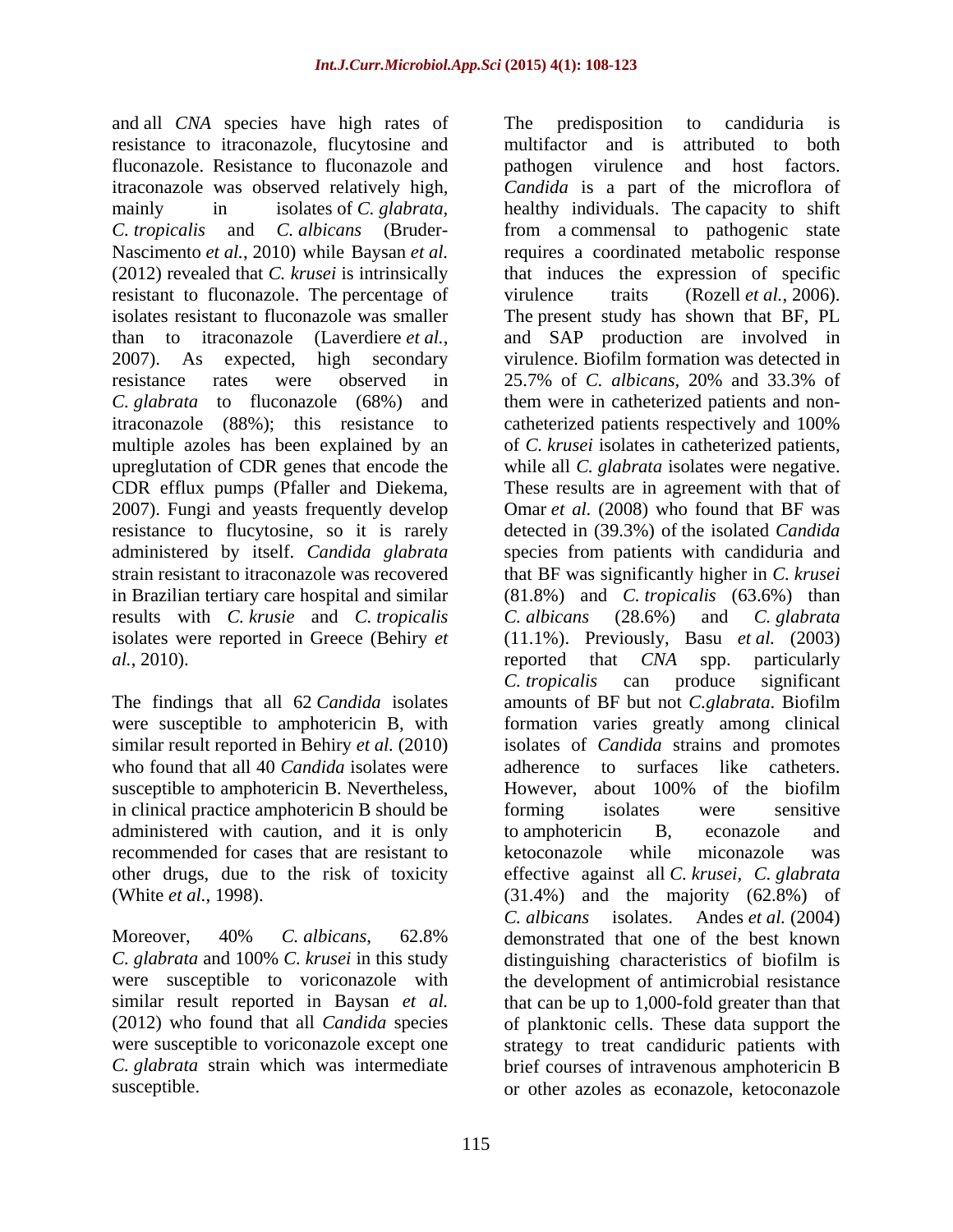fluconazole. Health professionals should catheters to prevent biofilm formation, since

negative for PL production. Our results are oxygen species, proteinases and 35% of *C. albicans* and *CNA Candida*

Secretory aspartic proteinase activity was<br>demonstrated in 91.4% of *C. albicans* isolates of *C. albicans* produced SAP. In addition, Kalkanci *et al.* (2003) reported by NADPH-oxidase and MPO. These enzymatically active SAP and no production was observed in the *CNA* species. In contrast, Costa *et al.* (2010) who reported Although, catheterized patients have a that 61.6% and 95% of *C. albicans* and *CNA*  significant increase in neutrophil counts yet, respectively isolated from catheterized they demonstrated a significant reduction in patients with candiduria were positive for MPO concentrations in their sera than non SAP production. catheterized patients which may explain the

and miconazole rather than with Several evidences indicate that the host take special care when managing urinary against fungal infections which requires a one of the main reasons for treatment failure response. The current study revealed a stems from this capacity of fungi to produce significant increase in neutrophil counts in biofilms on the surface of foreign bodies all patients with candiduria with more (Kuhn *et al.*, 2002). increase in catheterized patients. Behnsen In this study, PL activity was detected in central role in antifungal immunity because 68.6% of *C. albicans* isolates (75 and 60% of them were in catheterized and non- activities to destroy pathogens efficiently, catheterized patients respectively) while all including physical removal or trapping of *C. glabrata* and *C. krusei* isolates were the pathogens, production of reactive in agreement with those of Basu *et al.* antimicrobial peptides. In addition to their (2003) who demonstrated that 48.7% of direct killing of *C. albicans*, it was *C. albicans* clinical isolates and only two demonstrated that polymorph nuclear isolates from healthy people were positive neutrophils are the only cell type in blood for PL. The results of Mohandas and Ballal which can inhibit *C. albicans* germ tube (2011) support our results that *CNA* secreted formation (Fradin *et al.*, 2005). However, smaller amounts of PL. In contrast, neutropenia was found to be associated with Costa *et al.* (2010) reported that 15.4% and ligh incidence of *candida* infections in isolates respectively from catheterized cancer patients with indwelling catheters patients with candiduria were positive for and prolonged use of antibiotics and PL production. chemotherapy that may have a bad impact demonstrated in 91.4% of *C. albicans* concentrations of neutrophil MPO in sera of isolates (95 and 86.7% of them were in catheterized and non catheterized patients as catheterized and non-catheterized patients compared to healthy controls is explained by (respectively) while all *CNA* isolates were the report of Kojic and Darouiche (2004) negative for SAP production. Kantarcioğlu hat the most efficient microbicidal system and Yücel (2002) found that 95% of the that all *C. albicans* isolates expressed an oxidants play a critical role in the immune responses are critical in the defence well-coordinated innate and adaptive *et al.* (2007) reported that neutrophils play a they possess a wide range of antimicrobial oxygen species, proteinases and direct killing of *C. albicans*, it was high incidence of *candida* infections in immunocompromized patients such as on neutrophils (Dimopoulos *et al.*, 2009). The findings that there are significant higher catheterized and non catheterized patients as employed by neutrophils depends on the reactive oxygen variants generated by NADPH-oxidase and MPO. These destruction of invading pathogen.

increased incidence of candiduria with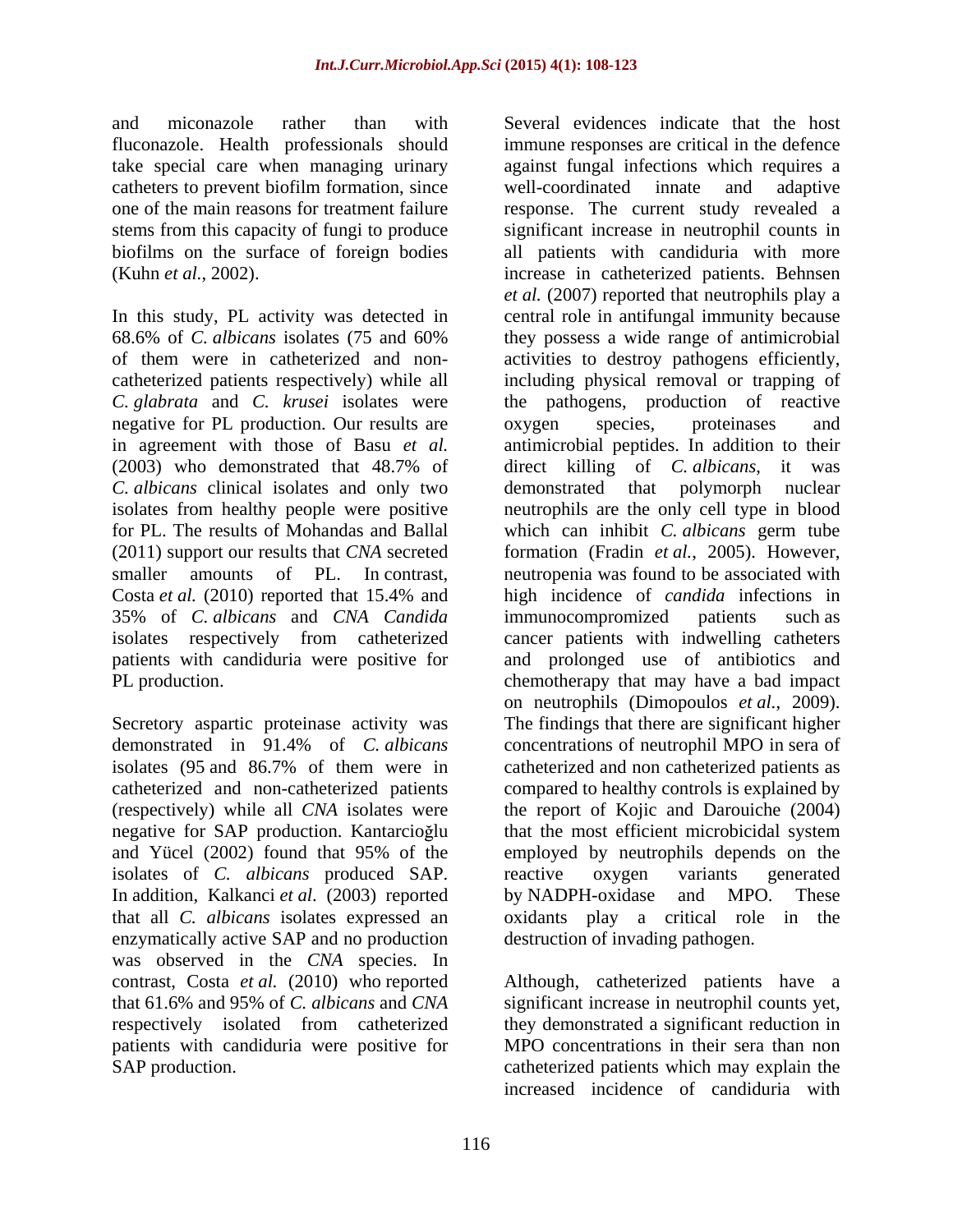urinary catheter and may indicates that those infections with different *Candida* species. In patients may have some immune disorder in conclusion, there is a strong relationship neutrophil function. Kojic and Darouiche between host risk factors (old age, antibiotic (2004) reported that impairment in use, catheterization, female sex, ICU stay, lymphocyte and granulocyte functions, diabetes mellitus, hospitalization) and the circulating inhibitors to chemotactic factors, expression of various virulence factors of defect in mucosal barriers and metabolic *Candida* species causing candiduria and acidosis may contribute to increased their resistance to antifungals. This may be incidence of candiduria. It has been shown exaggerated by decreased MPO also that MPO-deficient polymorph nuclear neutrophils lose their candidicidal property. Although, phagocytes deficient in MPO express a mild to moderate defect in **Recommendations** bacterial killing but a marked defect in fungicidal activity *in vitro* (Aratani *et al.*, 2006). The findings that there are significant conditions should be corrected to avoid the negative correlations between MPO development of candiduria. There is an concentrations and virulence factors (PL and urgent need to develop new treatment SAP activity) in catheterized patients may modalities such as human recombinant MPO explain that defect in neutrophil function to face the condition of resistance by may predispose to infections with more candida and the simultaneous expression of aggressive *candida* species. Koziol- their virulence factors. Surveillance and Montewka *et al.* (2006) demonstrated that management of candiduria should be multi patients with neutropenia and significant low levels of MPO were more susceptible to

exaggerated by decreased MPO concentrations which should be considered and improved by effective treatment.

### **Recommendations**

Risk factors and serious co-morbid disciplinary considering all those factors.

| Table.1<br>tibility tests among C<br><i>vitro</i> antifungal suscept<br>Candida |  |
|---------------------------------------------------------------------------------|--|
| s with candiduria<br><sup>-</sup> patients<br>$\epsilon$ pecies                 |  |

| Antifung      |          | <i>C. albicans</i> (No= 35) $\vert$ |           | C. glabrata (No = 26) |                             |       |    | $C.$ krusei (No = 1)             |
|---------------|----------|-------------------------------------|-----------|-----------------------|-----------------------------|-------|----|----------------------------------|
| al agents     |          |                                     |           |                       |                             |       | DI |                                  |
|               |          |                                     |           |                       |                             |       |    | No %   No %   No %   No %   No % |
|               |          |                                     |           |                       |                             |       |    |                                  |
| - FIII -      | 17 48.6  | and the state of the state of       | 5 X D     |                       |                             |       |    |                                  |
|               |          |                                     |           |                       | 100 F                       | .     |    |                                  |
|               |          |                                     |           |                       |                             |       |    |                                  |
| $\frac{V}{V}$ |          |                                     | <b>X6</b> |                       |                             |       |    |                                  |
| AmB           | 100      | and the state of the state of the   |           |                       |                             |       |    |                                  |
| ECO           |          |                                     |           |                       | $\sim$ $\sim$ $\sim$ $\sim$ |       |    |                                  |
| Ktc           | 34 Y/5 I | and the state of the state of       |           |                       |                             | 100 l |    | and the contract of the          |

 $S =$  Sensitive; DD = Dose dependent; R = Resistant;  $5Fc =$  Flucytosine; Flu = Fluconazole; Itr = Itraconazole; Mcz = Miconazole; Vor = oriconazole; AmB = Amphotericin: B Eco = Econazole; Ktc = Ketoconazole  $AmB = Amphotericin$ ; B Eco = Econazole; Ktc = Ketoconazole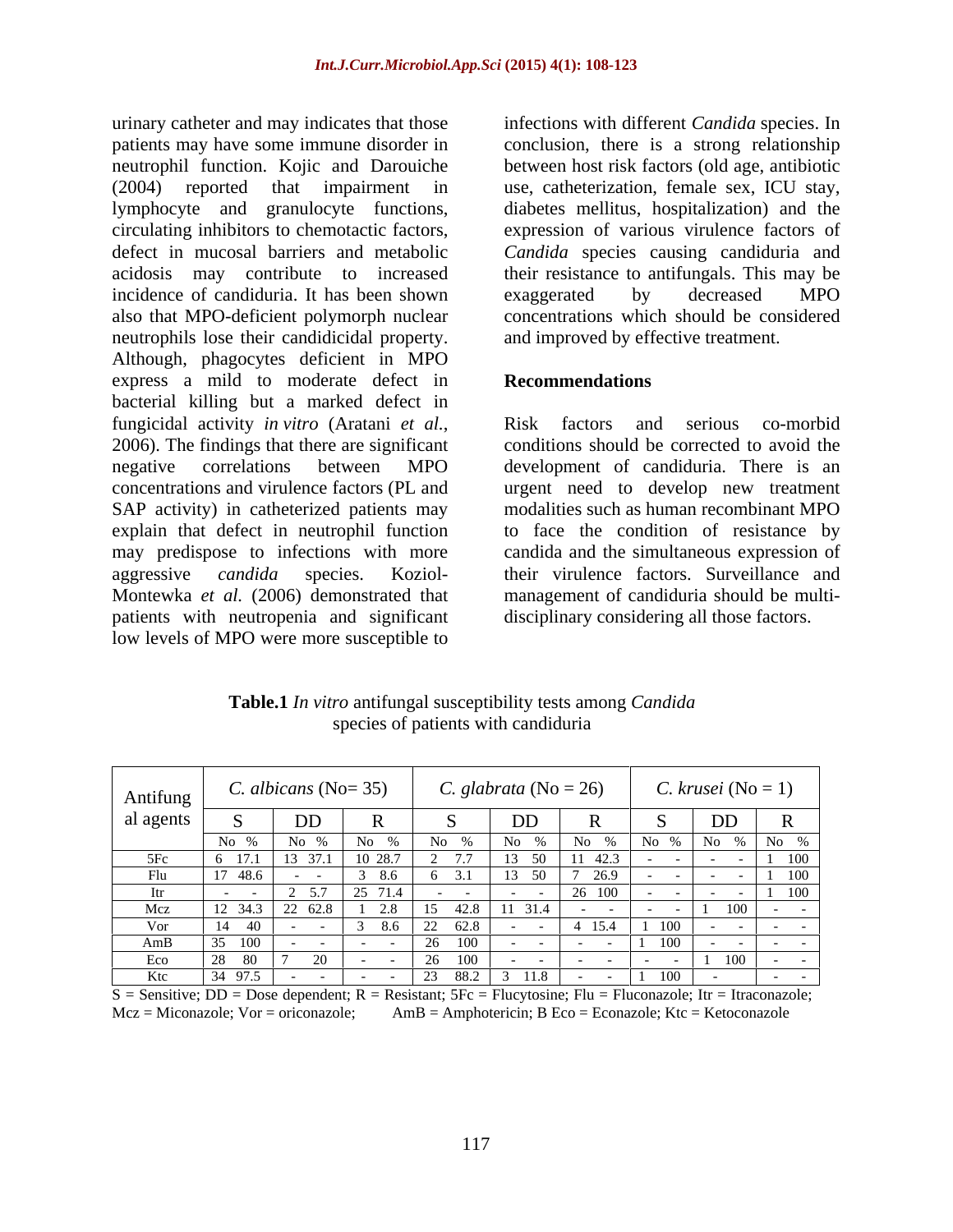| Candida species<br>No = $62$ | Positive SAP<br>production                                                                                      | Catheterized patients<br>(group I)                              | Non catheterized patients<br>$No = 22*$                            |      | P value |
|------------------------------|-----------------------------------------------------------------------------------------------------------------|-----------------------------------------------------------------|--------------------------------------------------------------------|------|---------|
|                              | No No                                                                                                           | $++$                                                            | $++$                                                               |      |         |
| $C.$ albicans<br>No = 35     |                                                                                                                 |                                                                 |                                                                    |      | < 0.01  |
| C. glabrata<br>$No = 26$     |                                                                                                                 | the company of the company<br>the company of the company of the | and the state of the state of<br>and the contract of the con-      |      |         |
| C. krusei<br>$No = 1$        | the contract of the contract of the contract of the contract of the contract of the contract of the contract of | and the contract of the con-<br>the company of the company of   | the company of the company of the<br>the company of the company of |      |         |
| $Total +ve$                  | 32/62 51.6 19/20                                                                                                |                                                                 | 13/15                                                              | 86.7 | < 0.05  |

### **Table.2** Frequency of secretory aspartic proteinase production among *Candida* species of patient groups

\*One patient in group II was infected with *C. albicans* and *C. glabrata*

The zone of clarification around the growth (mm): (+) = Mild activity (1-2), (++) = Strong activity (3-5)

| Candida<br>species<br>$No = 62$ | Positive<br>Phospholipas<br>production |                                   | (group 1)<br>$No = 3$ | Catheterized patients                     |                                            | (group II)<br>$No = 22*$                                                                                      | Non catheterized patients                                                                            | value  |
|---------------------------------|----------------------------------------|-----------------------------------|-----------------------|-------------------------------------------|--------------------------------------------|---------------------------------------------------------------------------------------------------------------|------------------------------------------------------------------------------------------------------|--------|
|                                 |                                        |                                   | $++$                  | $++++$<br>$++++$                          |                                            | $++$                                                                                                          | $++++$   $+++$                                                                                       |        |
| C. albicans                     | 24/35 68.6                             |                                   | $853.3640$ --         |                                           |                                            |                                                                                                               | To %   No %   No %   No %   No %   No %   No %   No 9<br>  1 6.7   4 44.5   3 33.3   1 11.1   1 11.1 | < 0.01 |
| $\frac{No = 35}{C. \;glabrata}$ |                                        | $\sim$ - $\sim$ - $\sim$ - $\sim$ |                       | $\sim$ $\sim$ $\sim$ $\sim$ $\sim$ $\sim$ |                                            | 1999 - 1999 - 1999 - 1999 - 1999 - 1999 - 1999 - 1999 - 1999 - 1999 - 1999 - 1999 - 1999 - 1999 - 1999 - 1999 | the company of the company of                                                                        |        |
| $No = 26$<br>C. krusei          | $\sim$ 100 $\sim$ 100 $\sim$           | $ -$                              | .                     |                                           | <b>Contract Contract</b><br>the company of | $ -$                                                                                                          |                                                                                                      |        |
| $No = 1$<br>$Total +ve$         | 24/62                                  | 15/20                             |                       |                                           | 9/15                                       |                                                                                                               |                                                                                                      | < 0.05 |

### **Table.3** Frequency of phospholipase production among *Candida* species of patient groups

\*One patient in group II was infected with *C. albicans* and *C. glabrata*.

Precipitation zone (mm): (+) = 1.26-1.50, (++) = 1.51-1.75, (+++) = 1.76-2.00, (++++) = 2.01-2.25

**Table.4** Frequency of biofilm formation among *Candida* species of patient groups

\*One patient in group II was infected with *C. albicans* and *C. glabrata*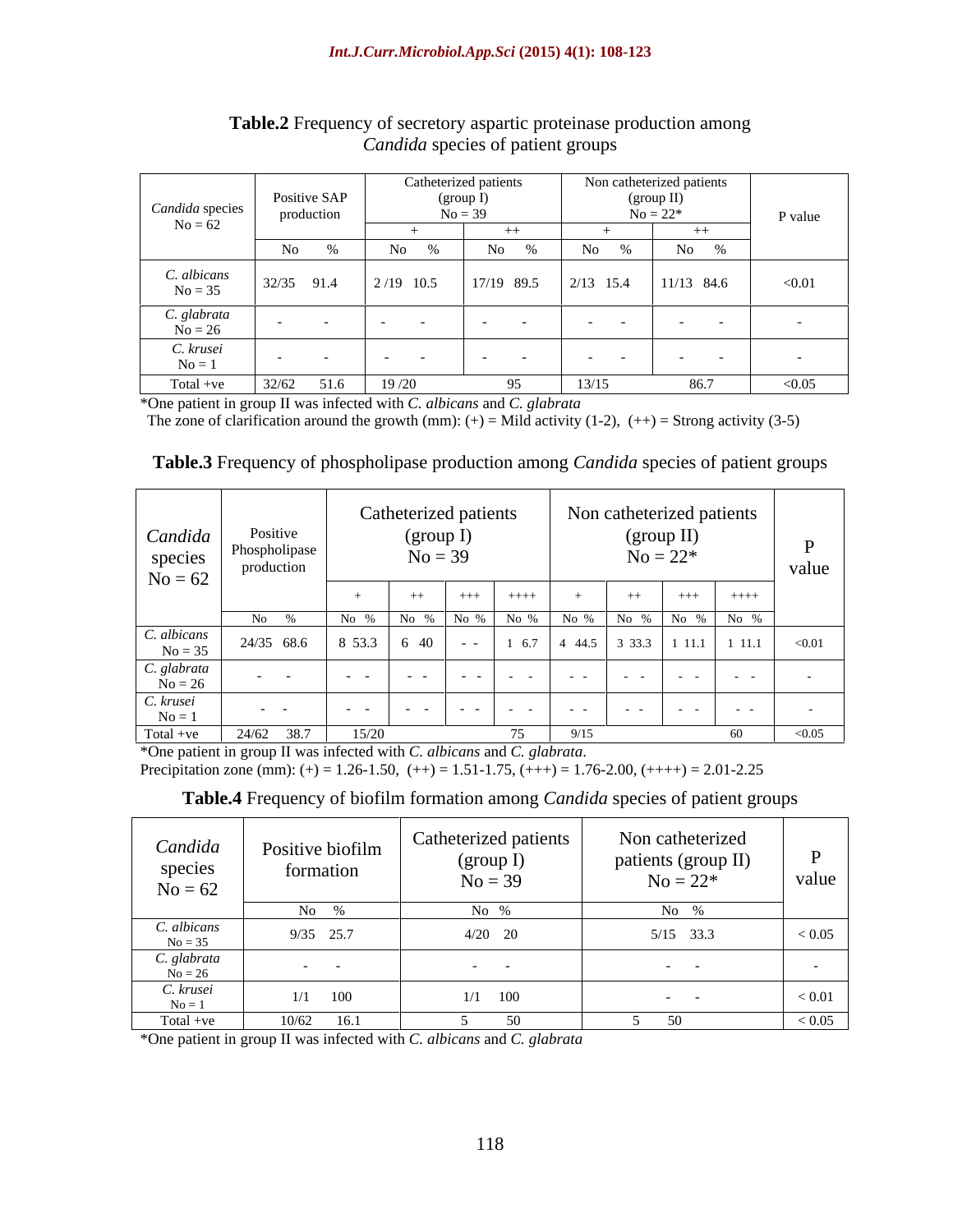| Parameter                  | Catheterized<br>patients<br>(Group I)<br>$No=39$ | Non<br>catheterized<br>patients<br>(Group II)<br>$No=22$    | Healthy<br>controls<br>(Group III)<br>$No=19$                | P value      |
|----------------------------|--------------------------------------------------|-------------------------------------------------------------|--------------------------------------------------------------|--------------|
| Neutrophil count           |                                                  |                                                             |                                                              | P < 0.01     |
| (%)                        | $73.51 \pm 16.46$                                | $63.00 \pm 13.95$                                           | $52.00 \pm 13.21$                                            | $P_1 < 0.01$ |
| $Mean \pm SD$              |                                                  |                                                             |                                                              | $P_2<0.01$   |
| Myeloperoxidase            |                                                  |                                                             |                                                              | P<0.01       |
| concentration              |                                                  | $3401.5 \pm 1375.2$ 3598.6 $\pm$ 1214.8 1851.6 $\pm$ 1109.0 |                                                              | $P_1 < 0.01$ |
| (ng/ml)<br>Mean±SD         |                                                  |                                                             |                                                              | $P_2<0.01$   |
| $P = group I$ vs. group II |                                                  |                                                             | $P_1$ = group I vs. group III $P_2$ = group II vs. group III |              |

**Table.5** Neutrophil counts and mean myeloperoxidase concentrations in sera of the patient groups and healthy controls

**Fig.1** The correlation coefficient between myeloperoxidase concentration and neutrophil count (A), phospholipase activity (B), and secretory aspartic proteinase activity (C) in catheterized patients

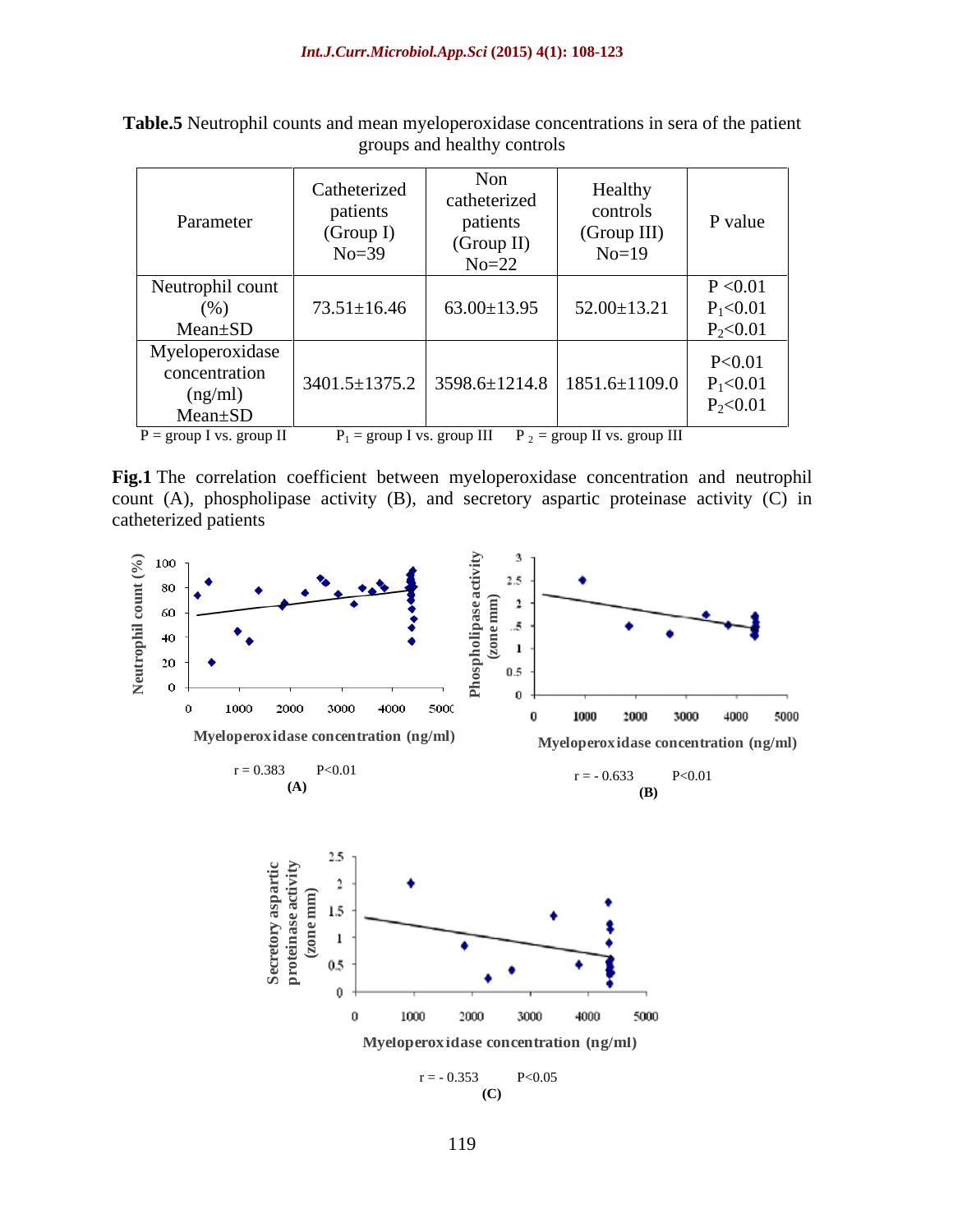- Agrawal, S., Brown, C.T., Miller, S., Grundy, C., Kulkarni, R. 2010.
- N.O. 2009. Antifungal resistance patients with genitourinary tract infection isolated in Benin City Edo<br>State Nigeria *Afr I Microbiol* 3(2): 138–151. State Nigeria. *Afr. J. Microbiol.*
- Andes, D., Nett, J., Oschel, P., Albrecht, R., Marchillo, K.., Pitulo, A. 2004. Extracellular enzymes of *Car*<br>Development and characterization of *albicans* and their role an *in vivo* central venous catheter
- Aratani, Y., Kura, F., Watanabe, H., Kurtzman, C.P., Fiandaca, M.J., Akagawa H. Takano Y. Ishida harrews Merz, W.G. 2008. Candida Akagawa, H., Takano, Y., Ishida Okawara, A., Suzuki, K., Maeda, N., Koyama, H. 2006. Contribution of
- Basu, S., Gugnani, H.C., Joshi, S., Gupta, N. 2003. Distribution of *Candida*  species in different clinical sources in Delhi, India and proteinase and phospholipase activity of *Candida* in respiratory infections<br>albicans isolates Rev Iberoam Microbiol., 52: 971–974. *albicans* isolates. *Rev. Iberoam.*
- Gunseren, F. 2012. Distribution and antifungal susceptibility of *Candida* candiduria. *Med. Mycol.,* 50: 529
- Behiry, I.K., El Hedeki, S.K., Mahfouz, critically ill patients. Identification, vulvovaginal can<br>antifungal susceptibility and risk  $Dis. 156: 73-83$ . antifungal susceptibility and risk

**References** factors. *Res. J. Medicine and Med. Sci.,* 5(1): 79–86.

- Upper urinary tract fungal N., Rohde, M., Brock, M., Brakhage, infections. J.C.U. 3: 18–189. A.A., Gunzer, M. 2007. Akortha, E.E., Nwaugo, V.O., Chikwe, Environmental dimensionality<br>N.O. 2009 Antifungal resistance controls the interaction of among *Candida* species from phagocytes with the pathogenic Behnsen, J., Narang, P., Hasenberg, M., Gunzer, F., Bilitewski, U., Klippel, A.A., Gunzer, M. 2007. Environmental dimensionality controls the interaction of phagocytes with the pathogenic fungi *Aspergillus fumigates* and *Candida albicans. PloS. Pathog.,*  $3(2)$ : 138–151.
	- *Res.*, 3(11): 694–699. Bhat, V., Sharma, S.M., Shetty, V., Development and characterization of *albicans* and their role in *Candida albicans*: Biofilm model. Shastry, C.S., Rao, V. 2011. Extracellular enzymes of *Candida albicans* and their role in development of denture stomatitis-a review. *J.I.A.D.S.*, 2(1): 26–30
	- *Infect. Immun.,* 72(10): 6023–6031. Bishop, J.A., Chase, N., Magill, S.S., the myeloperoxidase dependent nucleic acid fluorescence in situ oxidative system to host defence hybridization: susceptibility data and against *Cryptococcus neoformans*. documentation of presumed<br> *I Med Microbiol* 55:1291–1299 infection. *J. Clin. Microbiol. J. Med. Microbiol.*, 55: 1291–1299. **Infection.** *J.*<br> *S. Gugnani* H.C. Joshi *S. Gunta* 46(2): 443–446. Kurtzman, C.P., Fiandaca, M.J., Merz, W.G. 2008. *Candida bracarensis* detected among isolates of *Candida glabrata* by peptide hybridization: susceptibility data and documentation of presumed infection. *J. Clin. Microbiol.,*  $46(2): 443 - 446.$ 
		- Borst, A., Fluit, A.C. 2003. High levels of hydrolytic enzymes secreted by *Candida albicans* isolates involved in respiratory infections. *J. Med. Microbiol.,* 52: 971–974.
- *Micol.*, 20: 137–140. **Bruder–Nascimento, A., Camargo, C.H.**, Baysan, B.O., Ogunc, D., Colak, D., Sugizaki, M.F., Sadatsime, T., Ongut, G., Donmez, L., Vural, T., Montelli, A.C., Mondelli, A.L.E.<br>Gunseren F 2012 Distribution and 2010. Species distribution and species causing nosocomial species in a Brazilian public tertiary Sugizaki, M.F., Sadatsime, Montelli, A.C., Mondelli, A.L.E. 2010. Species distribution and susceptibility profile of *Candida* hospital. *B.M.C. Res. Notes*, 3: 1–5.
	- 532. Cassone, A., de Bernardis, F., Mondello, M. 2010. *Candida* infection Evidence for a correlation between association with urinary catheter in proteinase secretion and F., Ceddia, T., Agatensi, L. 1987. proteinase secretion and vulvovaginal candidiasis. *J. Infect. Dis.,* 156: 73–83.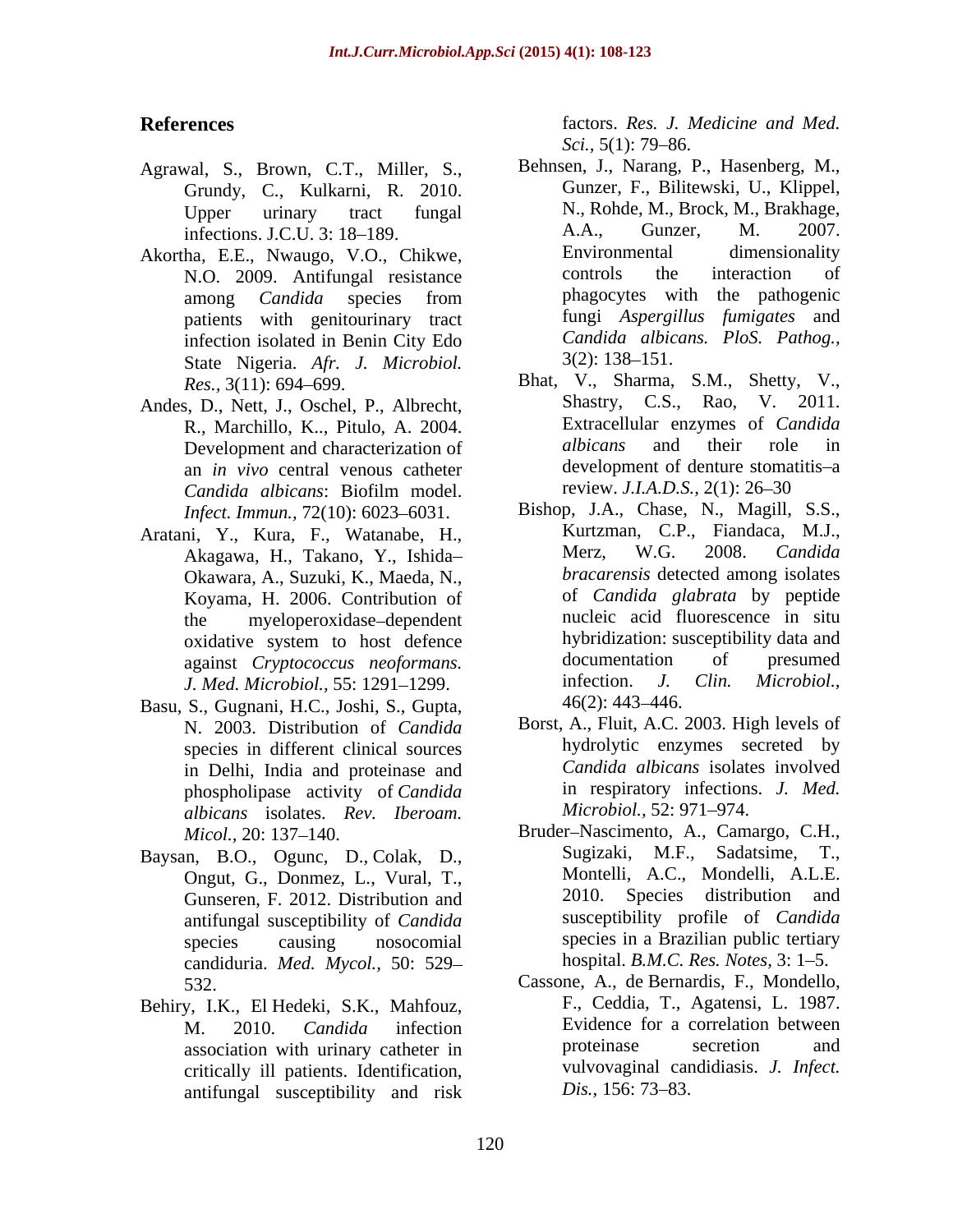- Chen, S.C.A., Tong, Z.S., Lee, O.C., Halliday, C., Playford, E.G., Widmer, F., Kong, F.R., Wu, C., care unit patients in Greece. Sorrell, F.C. 2008. Clinician Antimicrob. Agents Chemother., response to *Candida* organism in the
- Clinical Laboratory Standards Institute Guideline. NCCLS document M44– 415.
- Costa, C.R., Passos, X.S., Souza, L.K.H.,
- da Silva, E.H., Ruiz, L., da S., Matsumoto, Candiduria in a public hospital of *Rev. Inst. Med. Trop. Sao. Paulo.,*
- D'Antonio, D., Romano, F., Pontieri, E., Kalkanci, A., Kuştimur, S., Bozdayi, G., candidemia caused by *Candida*
- Dimopoulos, G., Velegraki, A., Falagas,

antifungal susceptibility of candidemia isolates from intensive care unit patients in Greece. Antimicrob. *Agents Chemother.,* 53: 1242–1244.

- urine of patients attending hospital. Fradin, C., De Groot, P., MacCallum, D., *Eur. J. Clin. Microbiol. Infect. Dis.,* Schalle,r M., Klis, F., Odds, F.C., 27: 201 208. Hube, B. 2005. Granulocytes govern (CLSI) 2004. Method for Antifungal Disk Diffusion Susceptibility of Candida albicans in human Testing of Yeast; Approved blood. *Mol. Microbiol.,* 56(2): 397 the transcriptional response, morphology and proliferation of *Candida albicans* in human 415.
- A. CLSI, 940 West Valley Road, Hajjeh, R.A., Sofair, A.N., Harrison, L.H., Suite 1400, Wayne, AP, Lyon, G.M., Arthington–Skaggs, Pennsylvania 19087–1898 USA. B.A., Mirza, S.A., Phelan, M., Lucena, P.de A., Fernandes, O.de M.A., Benjamin, L.E., Sanza, L.T., F.L., Silva, M.do R.R. 2010. Huie, S., Yeo, S.F., Brandt, M.E., Differences in exoenzyme Warnock, D.W. 2004. Incidence of production and adherence ability of *Candida* spp. isolates from catheter, blood and oral cavity. *Rev. Inst.* susceptibilities of isolates collected *Med. Trop. Sao. Paulo.,* 52(3): 139 143. based active surveillance program. Morgan, J., Lee-Yang, W., Ciblak, bloodstream infections due to *Candida* species and *in vitro* from 1998 to 2000 in a population *J. Clin. Microbiol., 42: 1519-1527.*
- F.E., Auler, M.E., Giudice, M.C., Jain, M., Dogra, V., Mishra, B., Thakur, Moreira, D.W., Paula, C.R. 2007. A., Loomba, P.S., Bhargava, A. SÃO PAULO (1999–2004): intensive care unit patients: Characteristics of the yeast isolates. Emerging microbiological trends. 49(6): 349 353. 2011. Candiduria in catheterized intensive care unit patients: *Indian J. Pathol. Microbiol.,* 54(3):  $552 - 555$ .
- Fioritoni, G., Caracciolo, C., Biri, A. 2003. Virulence factors and Bianchini, S., Olioso, P., Staniscia, susceptibility pattern of *Candida* T., Sferra, R., Boccia, S., Vetuschi, A., Federico, G., Gaudio, E., Carruba, G. 2002. Catheter related *Mikrobiyol. Cem. Derg.,* 33: 323 strains isolated from patients with vulvovaginal candidiasis. *Turk.*  328.
- lipolytica in a patient receiving Kantarcioğlu, S.A., Yücel, A. 2002. allogeneic bone marrow Phospholipase and protease transplantation. *J. Clin. Microbiol.,* activities in clinical *Candida* isolates 40(4): 1381 1386. with reference to the sources of Phospholipase and protease strains. *Mycoses*, 45: 160–165.

M.E. 2009. A 10-year survey of Kauffman, C.A. 2005. Cadiduria. *Clin*.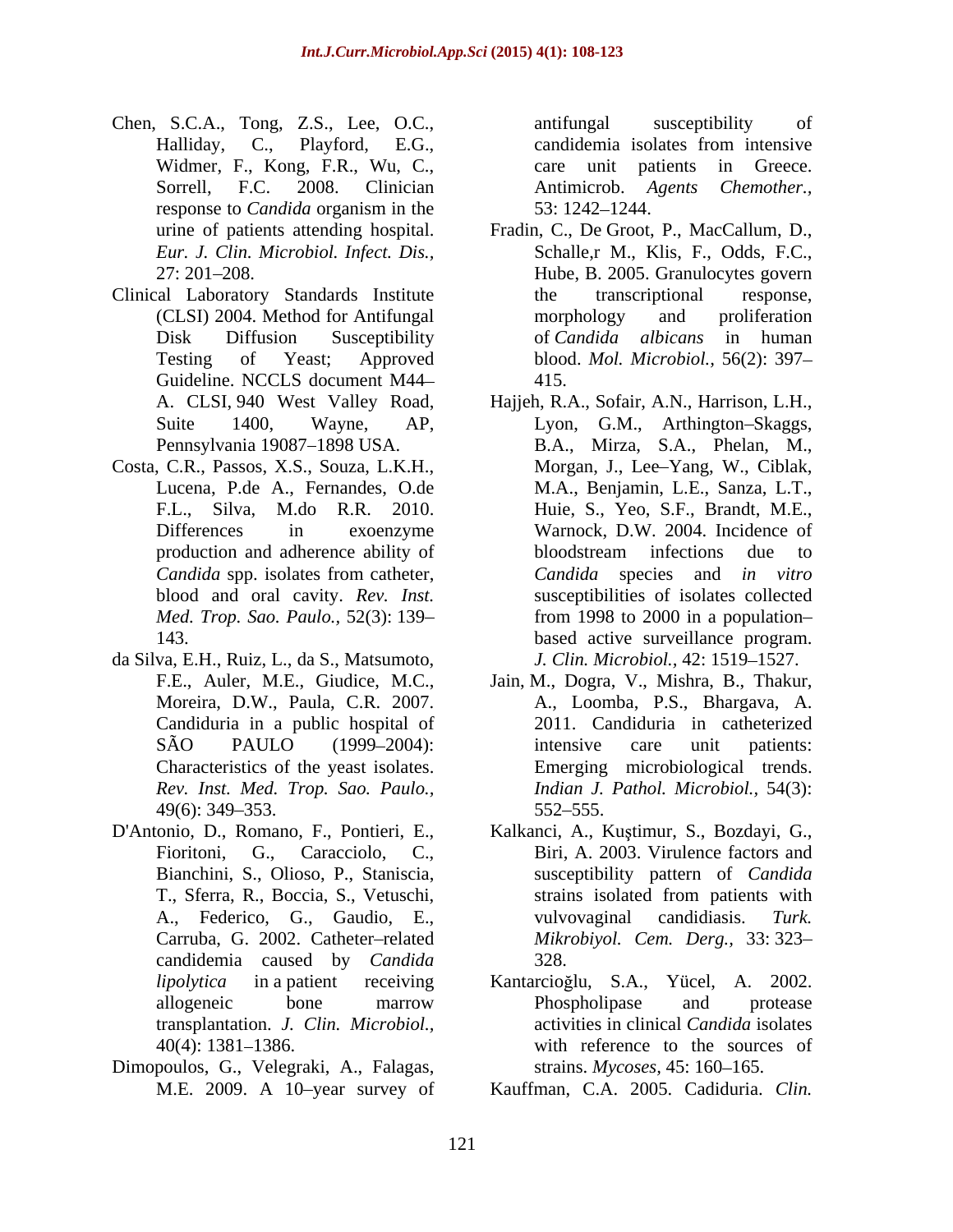- Kojic, E.M., Darouiche, R.O. 2004.
- Koziol-Montewka, M., Magrys, A., *Infect. Dis.*, 3(1): 4–8.
- Kuhn, D.M., Chandra, J., Mukherjee, P.K., on bio-prosthetic surfaces. *Infect*. 17(2): 317-328.
- Kurtzman, C.P., Fell, J.W. 1998. The yeasts: A taxonomic study, 4<sup>th</sup> ed.
- Laverdiere, M., Labbe, A.C., Restieri, C., Med. Sci., 3: 33–41. care units. *J. Crit. Care,* 22: 245
- Lopez-Ribot, J.L., Casanova, M., Murgui, A. 2004. Antibody response to
- Metzler, K.D., Fuchs, T.A., Nauseef, clinical significance. *J. Invasive* W.M., Reumaux, D., Roesler, J., Fungal Infect., 1:74–92.
- Mohandas, V., Ballal, M. 2011. temporal trends from the ARTEMIS

*Infect. Dis.*, 41: 371–376. **different clinical samples and their** *Candida* infections of medical devices. *Clin. Microbiol. Rev.,* production: A study on hospitalized 17(2): 255 267. patients in Southern India. *J. Glob.* virulence: Biofilm formation, proteinase and phospholipase *Infect. Dis.,* 3(1): 4–8.

- Paluch Oles, J., Bogut, A., Nathan, C. 2006. Neutrophils and Buczynski, K., Jablonka, S. 2006. **immunity:** Challenges and Myeloperoxidase and cytokines in opportunities. *Nat. Rev. Immunol.,* the serum of cancer patients in the 6:173–182. immunity: Challenges and 6: 173 182.
- context of *Candida* colonization and Omar, M., Fam, N., El-Leithy, T., Elinfection. *Immunol. Invest.*, Said, M., El-Seidi, E., El-Etreby, T. 35(2): 167–179. 2008. Virulence factors and Ghnnoum, M.A. 2002. Comparison species isolated from patients with of biofilms formed by *Candida*  obstructive uropathy and bladder *albicans* and *Candida parapsilosis* cancer. *Egypt. J. Med. Microbiol.,* 2008. Virulence factors and susceptibility patterns of *Candida* species isolated from patients with  $17(2)$ : 317–328.
- *Immun.*, 70: 342–347. **Pakshir, K., Moghadami, M., Emami, M.**, <sup>th</sup> ed. identification of etiological agents of Elsevier Science Ltd. New York, Pp. funguria in Foley catheterized 891 947. patients. *J. Med. Res. Shiraz. Univ.*  Bacheh, K.P. 2004. Prevalence and *Med. Sci., 3:* 33–41.
- Rotstein, C., Heyland, D., Madger, Passos, X.S., Sales, W.S., Maciel, P.J., S., Stewart, T. 2007.Susceptibility Costa, C.R., Miranda, K.C., Lemos, patterns of *Candida* species J.de A., Batista, M.de A., Silva, recovered from candidian intensive M.do R.R. 2005. Candida 251. patients urine. *Mem. Inst. Oswaldo.* M.do R.R. 2005. *Candida*  colonization in intensive care unit *Cruz. Rio de Janeiro,* 100(8): 925 928.
- *Candida albicans* cell wall antigens. Pfaller, M.A., Diekema, D.J. 2007. Azole *FEMS Immunol. Med. Microbiol.,* antifungal drug cross resistance: 41(3): 187–196. Mechanisms epidemiology and Mechanisms epidemiology and *Fungal Infect.,* 1: 74–92.
- Schulze, I., Wahn, Pfaller, M.A., Diekema, D.J., Gibbs, D.L., V., Papayannopoulos, V., Newell, V.A., Nagy, E., Dobiasova, V., Papayannopoulos, V., Newell, V.A., Nagy, E., Dobiasova, Zychlinsky, A. 2011. S., Rinaldi, M., Barton, R., Veselov, Myeloperoxidase is required for A. 2008. The global antifungal neutrophil extracellular trap surveillance group: Candida krusei, formation: Implications for innate a multidrug-resistant opportunistic immunity. *Blood*, 117(3): 953–959. Tungal pathogen: geographic and Distribution of *Candida* species in surveillance group: *Candida krusei*,<br>a multidrug–resistant opportunistic temporal trends from the ARTEMIS Disk Antifungal Surveillance